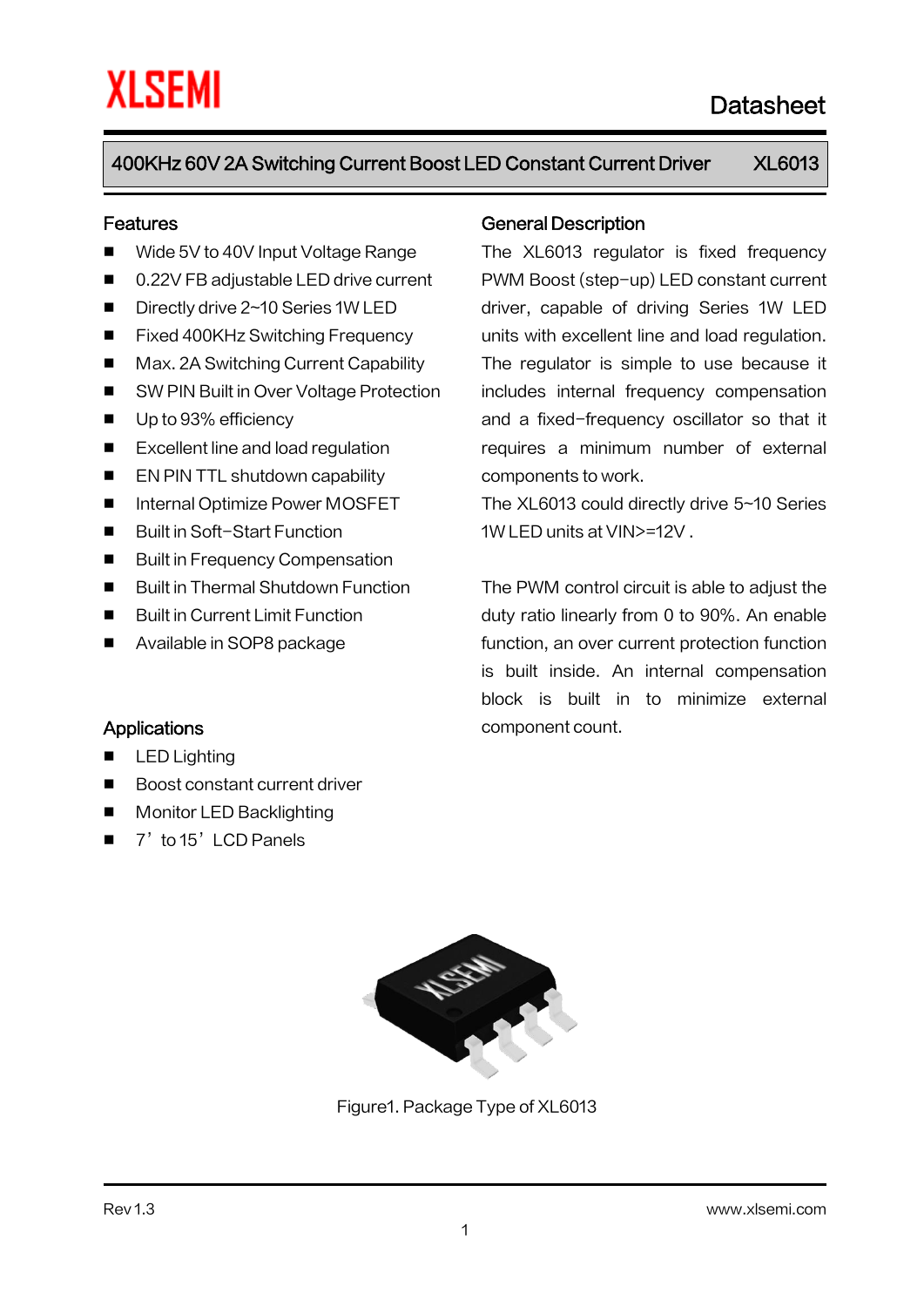#### Pin Configurations



Figure2.Pin Configuration of XL6013 (Top View)

Table 1Pin Description

| <b>Pin Number</b> | <b>Pin Name</b> | <b>Description</b>                                                 |
|-------------------|-----------------|--------------------------------------------------------------------|
|                   | EN              | Enable Pin. Drive EN pin low to turn off the device, drive it high |
|                   |                 | to turn it on. Floating is default high.                           |
|                   | <b>VIN</b>      | Supply Voltage Input Pin. XL6013 operates from a 5V to 40V         |
| 2                 |                 | DC voltage. Bypass Vin to GND with a suitably large capacitor      |
|                   |                 | to eliminate noise on the input.                                   |
| 3                 | FB              | Feedback Pin (FB). The feedback threshold voltage is 0.22V.        |
| 4                 | NC.             | No Connected.                                                      |
| 5,6               | <b>SW</b>       | Power Switch Output Pin (SW). Output is the switch node that       |
|                   |                 | supplies power to the output.                                      |
| 7,8               | GND             | Ground Pin.                                                        |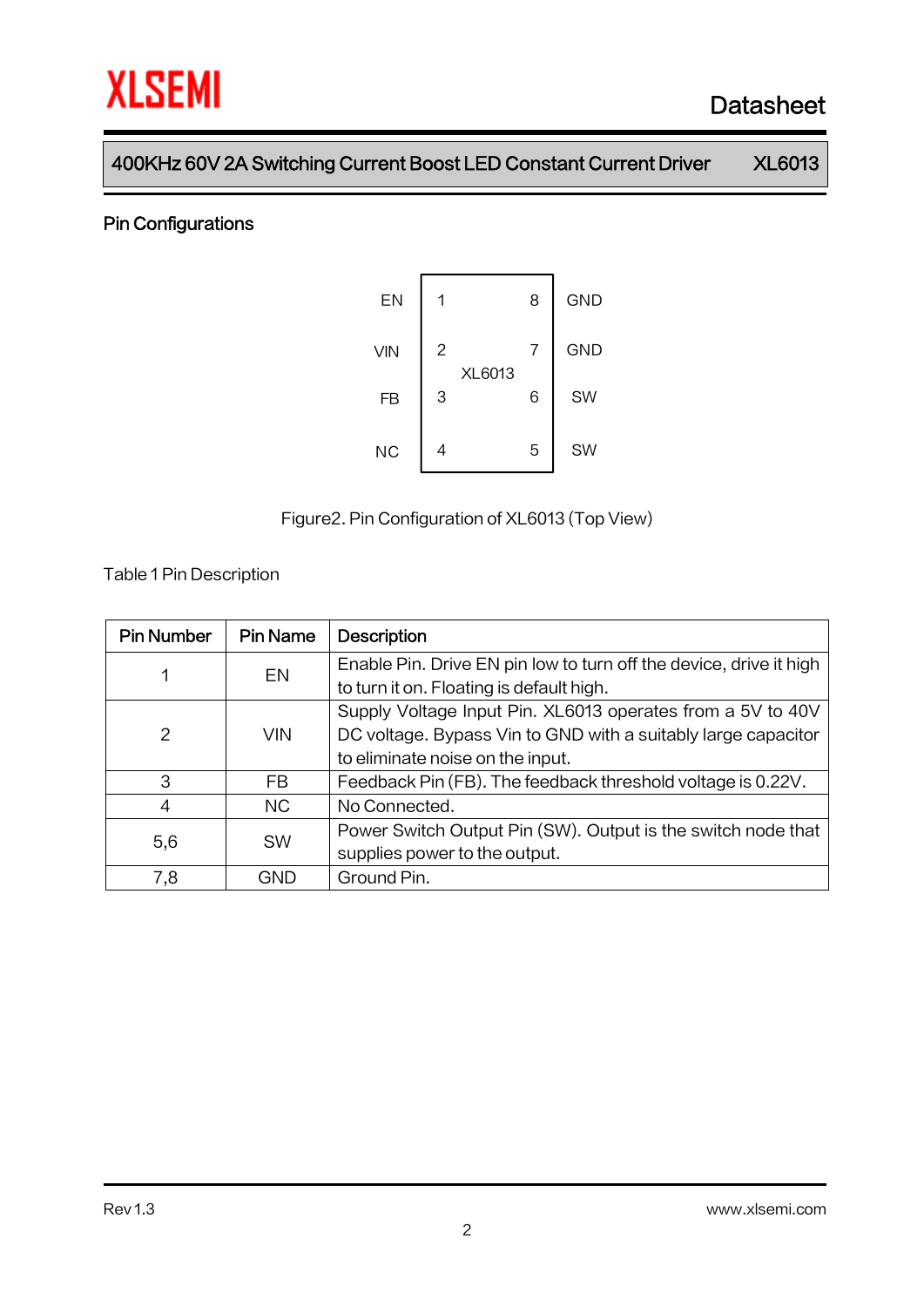# **XLSEMI**

# Datasheet

400KHz 60V 2A Switching Current Boost LED Constant Current Driver XL6013

#### Function Block



Figure3. Function Block Diagram of XL6013

# Typical Application Circuit



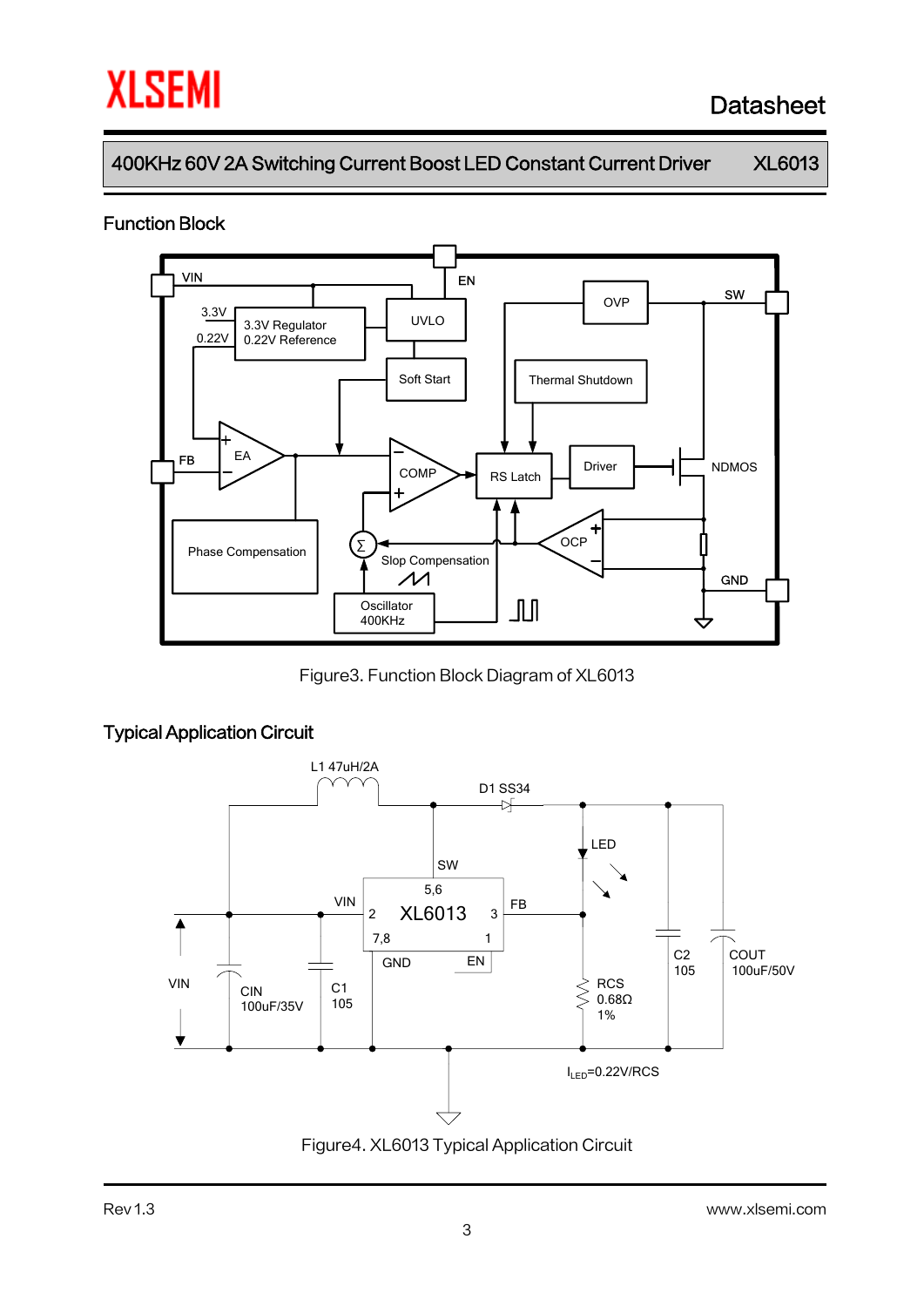#### Ordering Information

| Order Information | Marking ID | Package Type     | Packing Type Supplied As       |
|-------------------|------------|------------------|--------------------------------|
| XL6013E1          | XL6013E1   | SOP <sub>8</sub> | 2500/4000 Units on Tape & Reel |

XLSEMI Pb-free products, as designated with "E1" suffix in the par number, are RoHS compliant.

#### Absolute Maximum Ratings (Note1)

| Parameter                                    | Symbol                           | Value              | Unit        |  |
|----------------------------------------------|----------------------------------|--------------------|-------------|--|
| Input Voltage                                | Vin                              | $-0.3$ to 45       |             |  |
| Feedback Pin Voltage                         | $V_{FB}$                         | $-0.3$ to Vin      | V           |  |
| EN Pin Voltage                               | $V_{EN}$                         | $-0.3$ to Vin      |             |  |
| Output Switch Pin Voltage                    | $V_{\text{sw}}$                  | $-0.3$ to 60       | V           |  |
| <b>Power Dissipation</b>                     | P <sub>D</sub>                   | Internally limited | mW          |  |
| Thermal Resistance (SOP8)                    |                                  | 100                | °C/W        |  |
| (Junction to Ambient, No Heatsink, Free Air) | $R_{JA}$                         |                    |             |  |
| <b>Maximum Junction Temperature</b>          | $T_{J}$                          | $-40$ to 150       | $^{\circ}C$ |  |
| <b>Operating Junction Temperature</b>        | $-40$ to 125<br>$T_{J}$          |                    | $^{\circ}C$ |  |
| Storage Temperature                          | $-65$ to 150<br>$T_{\text{STG}}$ |                    | $^{\circ}C$ |  |
| Lead Temperature (Soldering, 10 sec)         | <b>TLEAD</b>                     | 260                | $^{\circ}C$ |  |
| ESD (HBM)                                    |                                  | >2000              | V           |  |

Note1: Stresses greater than those listed under Maximum Ratings may cause permanent damage to the device. This is a stress rating only and functional operation of the device at these or any other conditions above those indicated in the operation is not implied. Exposure to absolute maximum rating conditions for extended periods may affect reliability.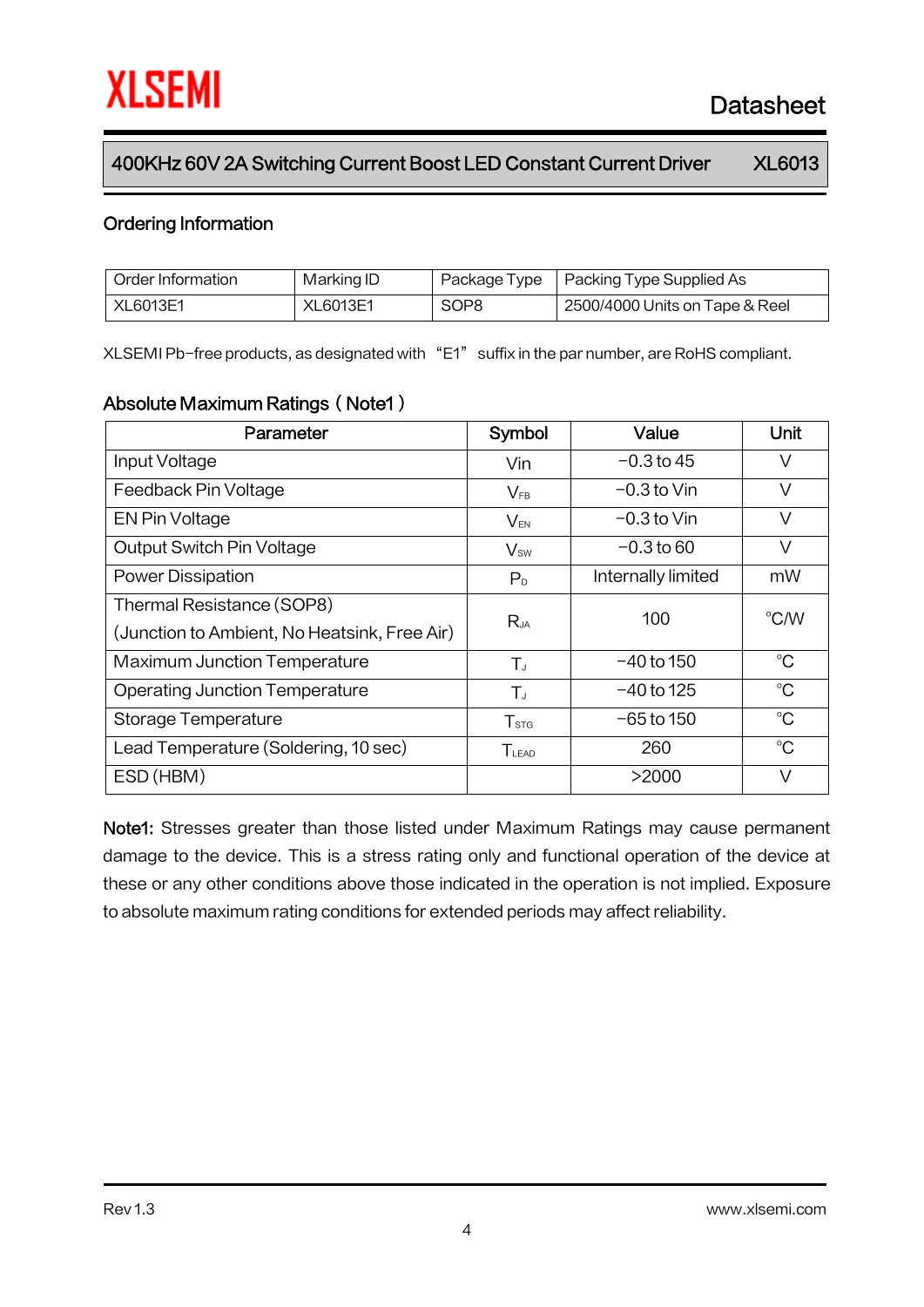#### XL6013 Electrical Characteristics

T<sup>a</sup> = 25℃;unless otherwise specified.

| Symbol                                 | Parameter           | <b>Test Condition</b>                      | Min.  | Typ. | Max.  | Unit |  |
|----------------------------------------|---------------------|--------------------------------------------|-------|------|-------|------|--|
| System parameters test circuit figure4 |                     |                                            |       |      |       |      |  |
| VFB                                    | Feedback<br>Voltage | Vin = $5V$ to 12V, Vout=24V<br>lload=100mA | 213.4 | 220  | 226.6 | mV   |  |
| η                                      | Efficiency          | Vin=12V, Vout=24V<br>$Iout=0.3A$           |       | 93   |       | $\%$ |  |

#### Electrical Characteristics (DC Parameters)

Vin = 12V, GND=0V, Vin & GND parallel connect a 100uf/50V capacitor; Iout=100mA, T<sup>a</sup> = 25℃; the others floating unless otherwise specified.

| Parameters                      | Symbol                    | <b>Test Condition</b>              | Min. | Typ.           | Max. | Unit       |
|---------------------------------|---------------------------|------------------------------------|------|----------------|------|------------|
| Input operation voltage         | Vin                       |                                    | 5    |                | 40   | $\vee$     |
| Shutdown Supply Current         | $\mathsf{I}_\mathsf{S}$   | $V_{EN} = 0V$                      |      | 70             | 100  | uA         |
| <b>Quiescent Supply Current</b> | $\mathsf{I}_{q}$          | $V_{EN} = 2V$ ,<br>$V_{FB} = V$ in |      | 2.5            | 5    | mA         |
| <b>Oscillator Frequency</b>     | Fosc                      |                                    | 320  | 400            | 480  | <b>KHz</b> |
| SW OVP                          | $V_{sw}$                  | $V_{FB} = 0V$                      |      | 60             |      | $\vee$     |
| <b>Switch Current Limit</b>     | IL.                       | $V_{FB} = 0V$                      |      | $\overline{2}$ |      | A          |
| <b>Output Power NMOS</b>        | Rdson                     | Vin= $12V$ ,<br>$Isw = 2A$         |      | 110            | 120  | mohm       |
| <b>EN Pin Threshold</b>         | $V_{EN}$                  | High (Regulator ON)                |      | 1.4            |      | $\vee$     |
|                                 |                           | Low(Regulator OFF)                 |      | 0.8            |      |            |
| EN Pin Input Leakage            | $\mathsf{I}_{\mathsf{H}}$ | $V_{EN}$ = 2V (ON)                 |      | 3              | 10   | uA         |
| Current                         | $\mathsf{L}$              | $V_{EN} = 0V (OFF)$                |      | 3              | 10   | uA         |
| Max. Duty Cycle                 | $D_{MAX}$                 | $V_{FB} = 0V$                      |      | 90             |      | %          |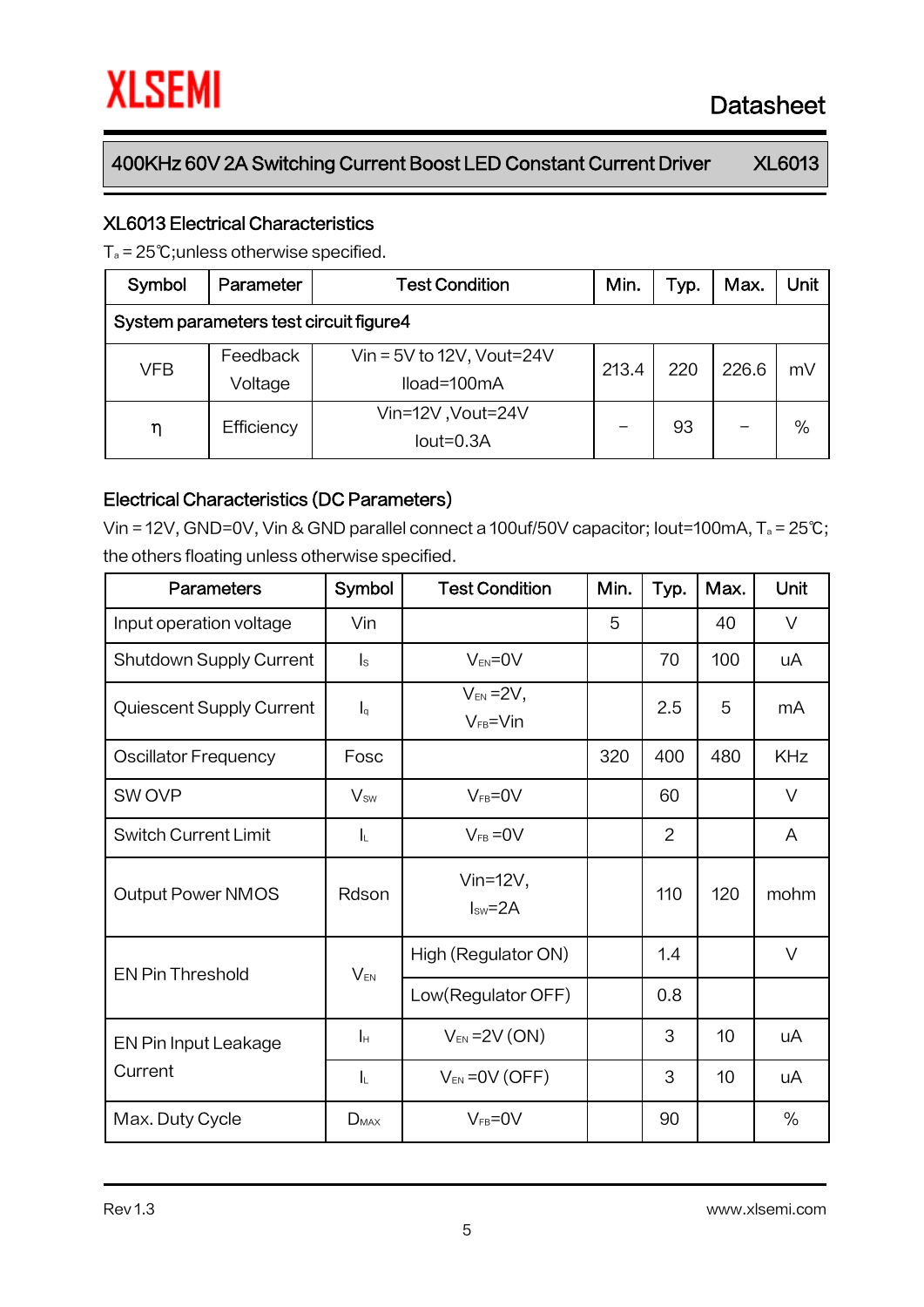

#### Typical System Application (Recommend output voltage safe work range)









Figure7.Max output voltage(IOUT=300mA) Figure8.Max output voltage(IOUT=400mA)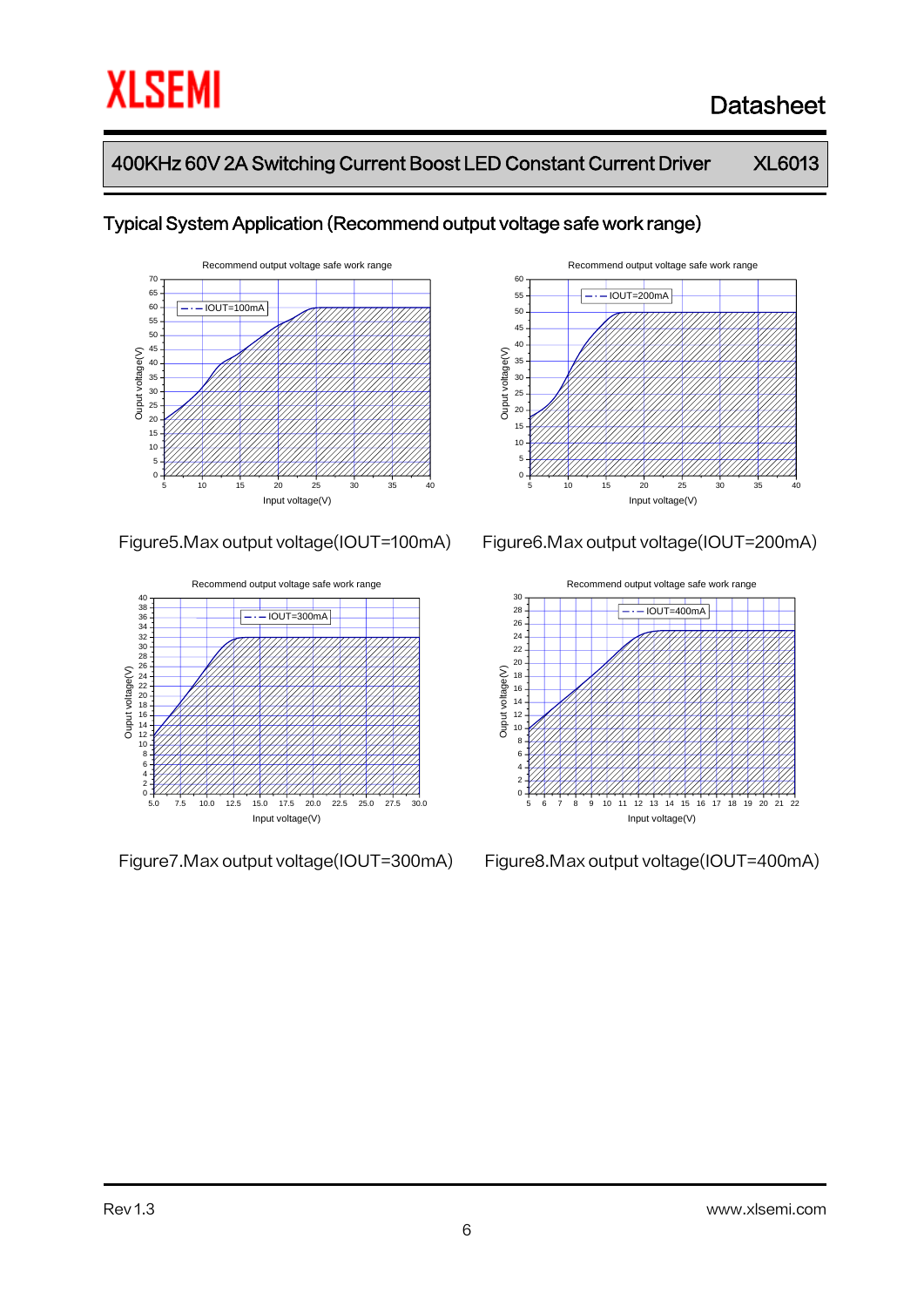### Typical System Application (VIN=5V~40V, IOUT=150mA)



Figure9. XL6013 System Parameters Test Circuit (VIN=5V~40V, IOUT=150mA)



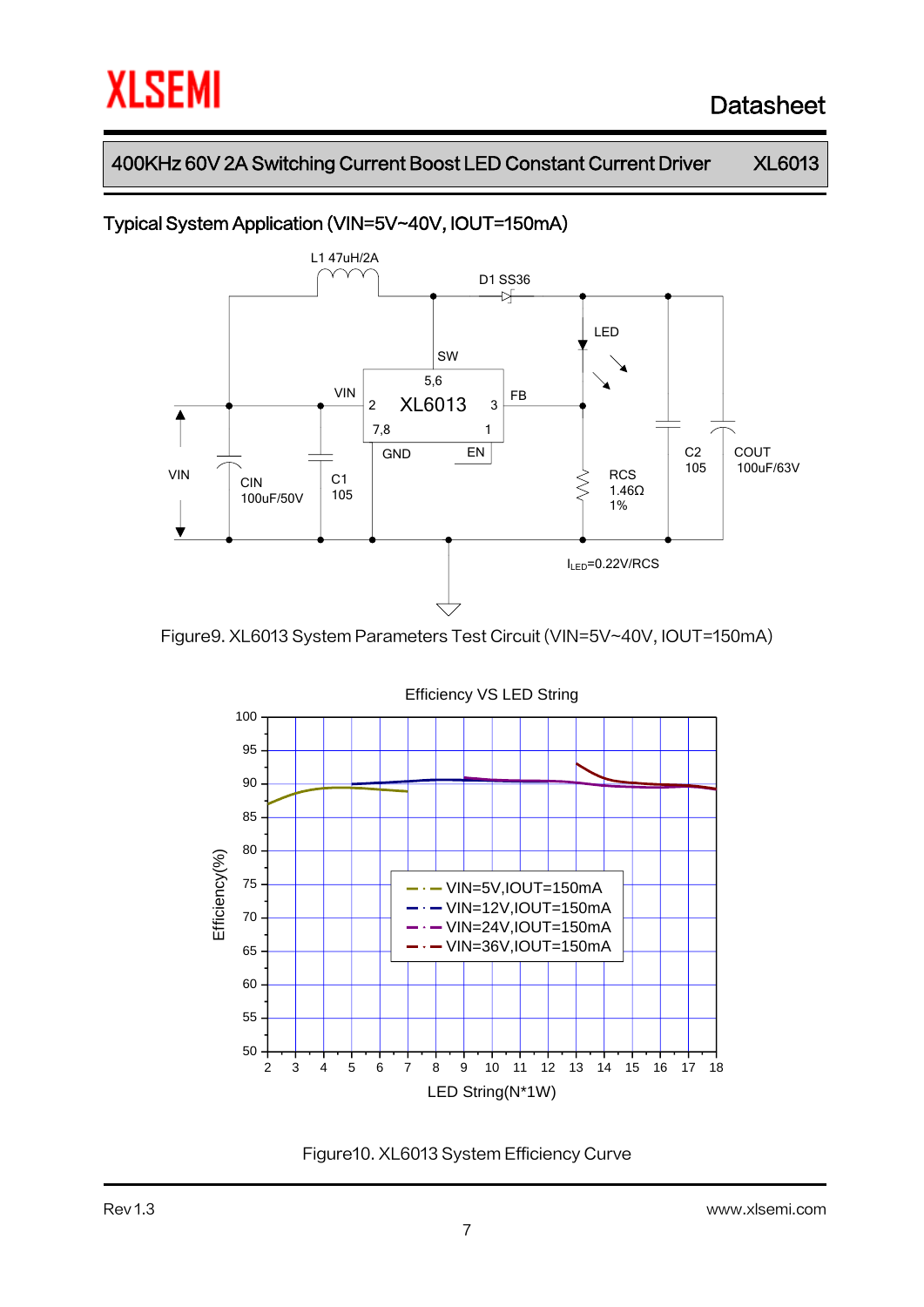### Typical System Application (VIN=5V~30V, IOUT=320mA)



Figure11. XL6013 System Parameters Test Circuit (VIN=5V~30V, IOUT=320mA)



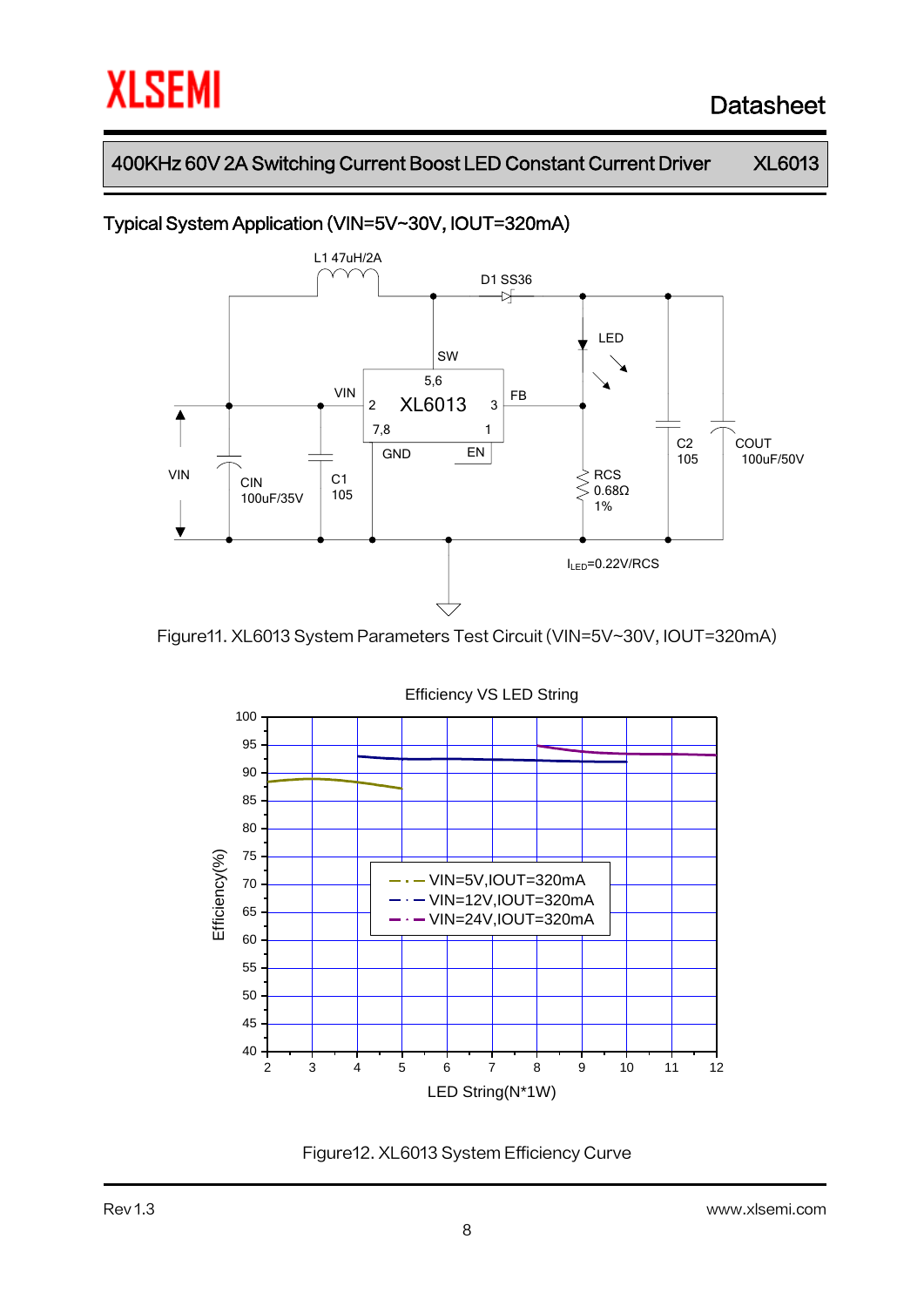

#### Typical System Application for SEPIC Buck-Boost LED Driver

Figure13. XL6013 System Parameters Test Circuit (Buck-Boost LED Driver)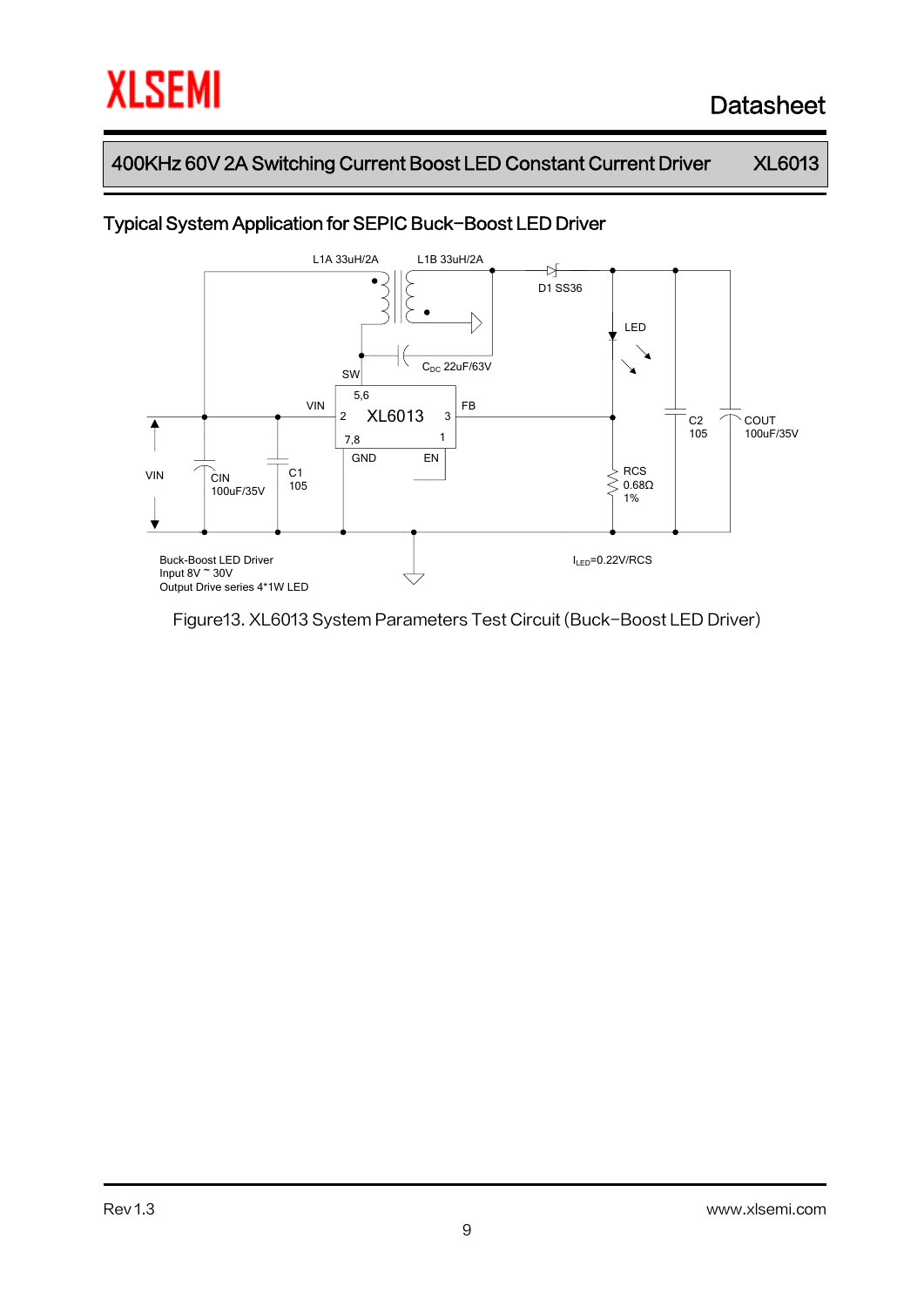#### Typical System Application (PWM DIMMING)

PWM dimming function can be used in typical system application with external components. Changing the duty cycle of PWM signal can get different LED current.The PWM signal voltage is 3.3V or 5V.



Figure14. XL6013 System Parameters Test Circuit (PWM DIMMING)

### Typical System Application (LED Open Protection)

LED Open Protection function can be used in typical system application with external components. The output voltage can be limited in a suitable value by choosing different zener diode when the output LED open. the zener diode voltage choosed by output led voltage's 1.3 times.



Figure15. XL6013 System Parameters Test Circuit (LED Open Protection)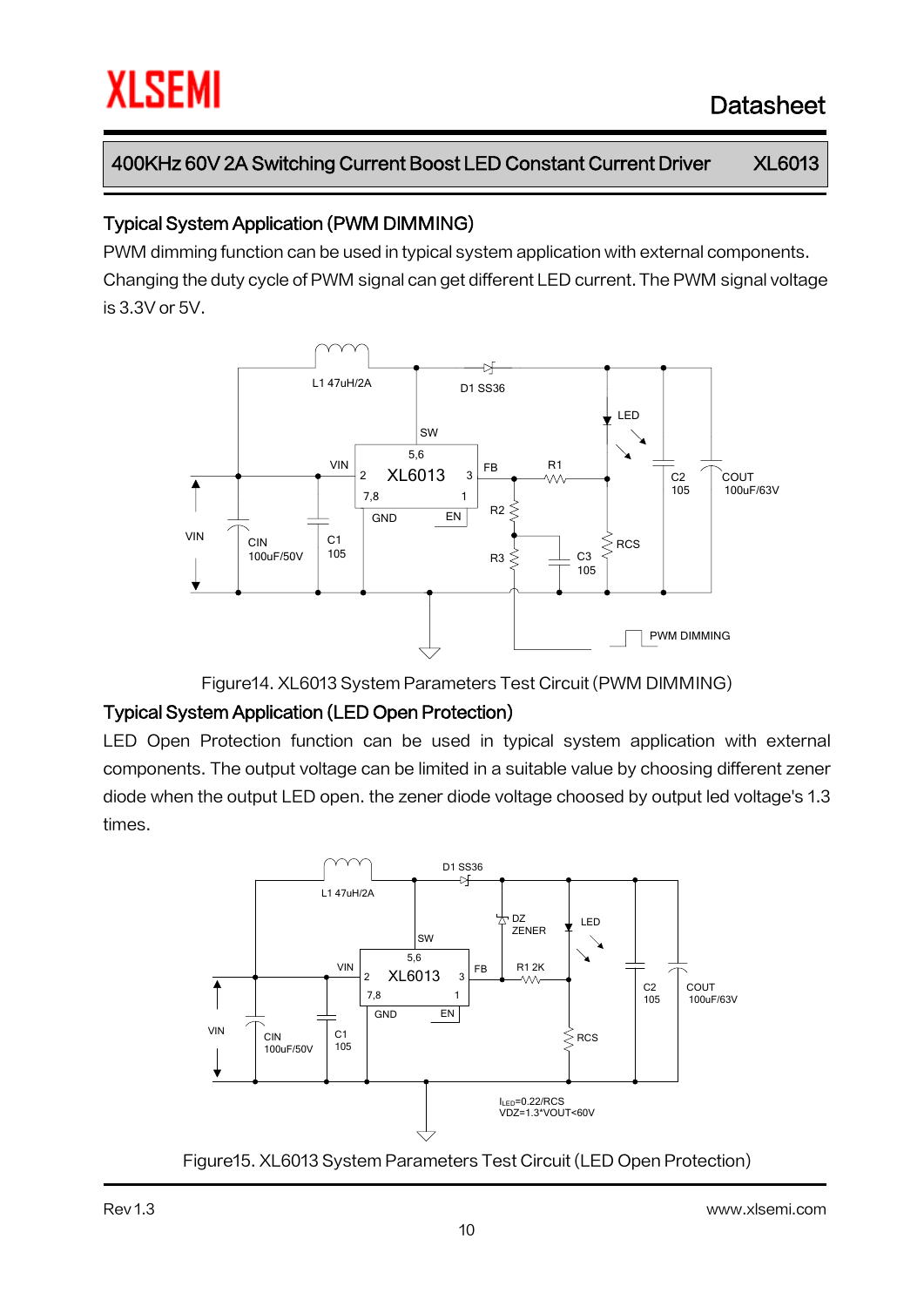#### Package Information

#### SOP8 Mechanical Dimensions